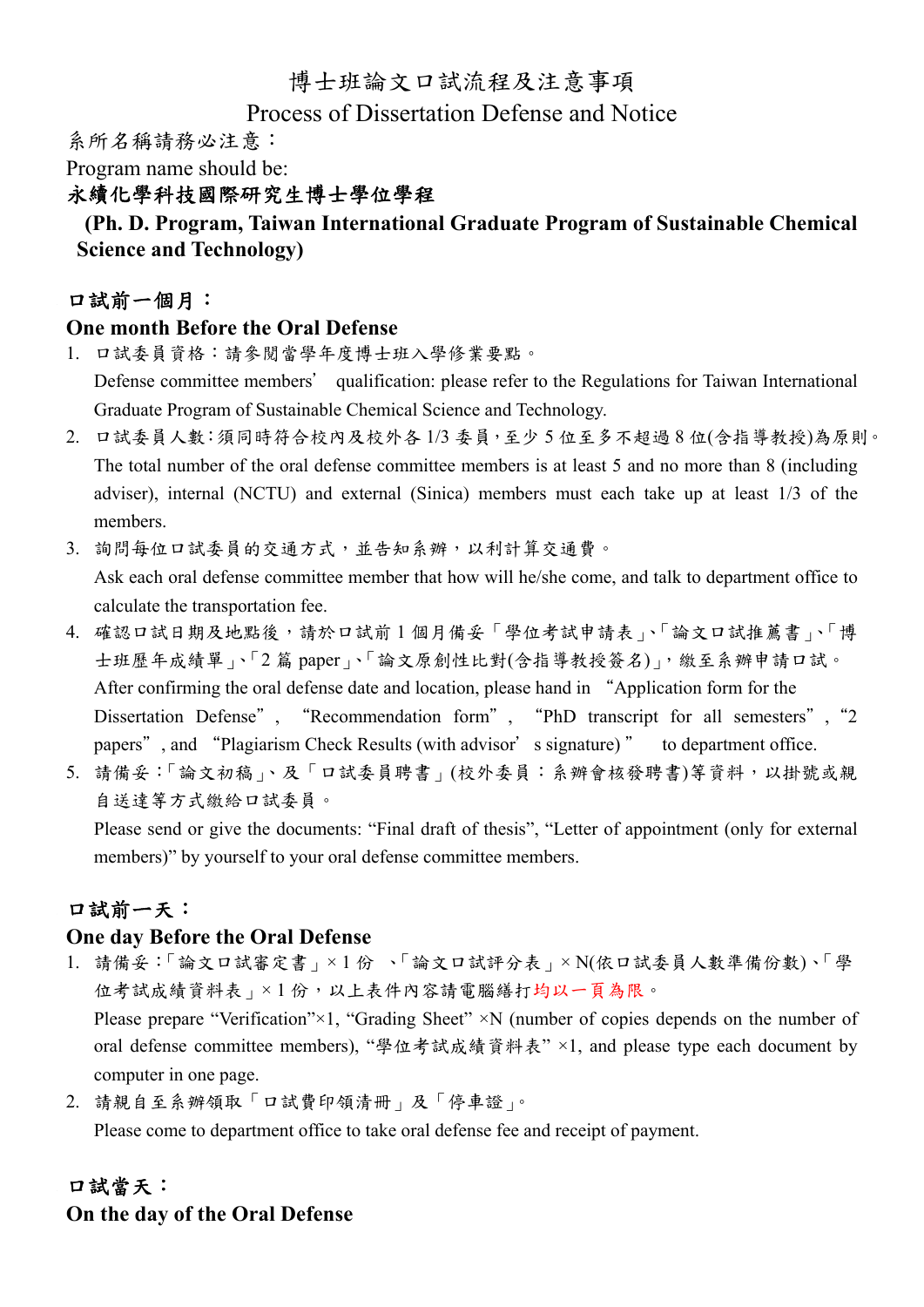1. 若口試委員搭乘高鐵,交通費以高鐵票價計,請提醒口試委員需將高鐵票根(來程及回程)寄回 交大。

If oral defense committee members take the high speed rail, transportation fee can be calculated on high speed rail ticket fare. Please remind your committee members to send the high speed rail ticket (round-trip ticket) to NYCU.

2. 口試結束後,請務必繳回「論文口試審定書」、「論文口試評分表」、「學位考試成績資料表」、「口 試費印領清冊」。

After finishing the Oral Defense, please return "Verification", "Grading Sheet", "學位考試成績資 料表" and "receipt of payment" to department office.

# 離校手續:

#### **Process of Leaving School**

- 1. 論文格式及裝訂請參閱「學位論文格式」。 Thesis format please refer to NYCU library.
- 2. 請將論文全文檔轉成 pdf 檔後,並加上校徽(浮水印)上傳至圖書館,上傳有任何問題,請與圖書 館連繫。

Please transfer your thesis to pdf file, and add the university emblem as a watermark, and upload to the library. If you have any question about uploading, please contact the library.

3. 請上網至單一入口 https://portal.nycu.edu.tw/#/login?redirect=%2Flinks%2Fnyc 印出離校程序單, 辦理離校手續。

Please follow the NYCU Portal: https://portal.nycu.edu.tw/#/login?redirect=%2Flinks%2Fnyc and print out the school-leaving sheet. Then, you can check up with the divisions listed on the sheet to complete the leaving process.

- 4. 繳交論文前,需再進行一次論文原創性比對,並將比對結果連同論文本繳交至系辦。 You will have to complete the "thesis originality check" again and submit the result along with your thesis to department office.
- 5. 請繳交至系辦:論文原創性比對結果、2 本博士論文(**1** 本米黃色平裝、**1** 本棗紅色精裝)、1 片 光碟片(須包含論文全文檔及口試當天的簡報檔,格式可以是 pdf 或 word),同實驗室可燒錄於 同一片光碟,並註明姓名、學號等資訊。

Please submit the thesis originality check results, two copies of your thesis (one is beige paperback, the other is maroon hardback) and one CD (involved your thesis and ppt file on that day you have an oral defense) to department office.

Please write down your name and student ID number on CD.

# 注意事項:

#### **Notice**

- A. 「論文口試審定書」之內容(含口試委員姓名)請電腦繕打,當日再讓口試委員逐一簽名。 Please type the content (involved oral defense committee members' name on Verification sheet left side) by computer, and let oral defense committee members sign on Verification sheet right side.
- B. 「學位考試成績資料表」:請務必讓口試召集人簽名,並核算口試平均成績。

The oral defense committee Chair must sign on "學位考試成績資料表" and write the average grade on it.